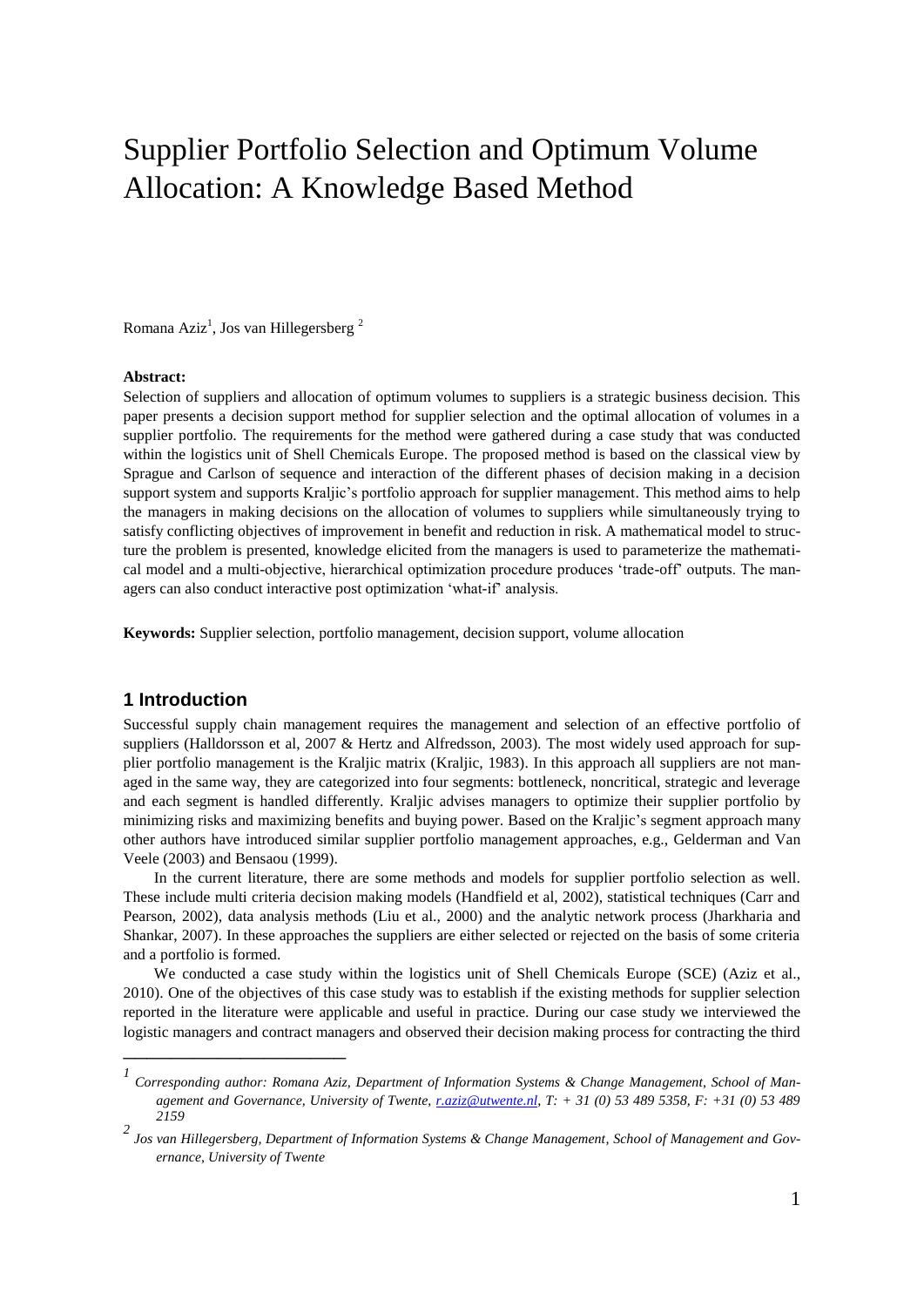party logistic services suppliers. We also analyzed how the volumes were allocated to the selected suppliers. The analysis of the decision making process at SCE was used to augment our understanding of the suppler portfolio selection and volume allocation problem. The insights gained during this case study confirmed that there were many shortcomings in the existing practices and methods for supplier selection and hence they failed to fully address the needs of the decision makers. Three important shortcomings were identified during the SCE case study in the existing methods for supplier selection and volume allocation and due to these shortcomings the existing models were not applicable and useful in practice. The identified shortcomings were:

- 1. Decision makers cannot study the degree and direction of change in the portfolio effectiveness (benefits and risks) with varying the volume level on the selected suppliers.
- 2. Decision makers are not enabled to do post optimization analysis with input allocation scenarios.
- 3. The supplier portfolio of an organization is assumed to be a single segment and hence the existing methods cannot be implemented for a hierarchical or multi segment portfolio as proposed by Kraljic.

The results of the SCE case study established that there is a need for a supplier selection method that addresses the above mentioned shortcomings. In this paper we present a method for supplier selection and volume allocation which overcomes the above mentioned shortcomings in the existing methods and solves the following problem:

# **Select a set of suppliers and decide volume levels for them**

**such that** 

## **Benefit to organization is maximized**

**and**

## **Volume level does not exceed available volume**

#### **Organizational risk preference requirements are upheld**

Moreover the decision makers should be able to organize their portfolio as hierarchical or multi segment and the method should enable them to observe fluctuations in supplier performance and portfolio effectiveness related with variations in allocated volume levels.

Development of a decision support method is an applied science and therefore the research presented in this paper is interdisciplinary. The proposed method is based on techniques from several areas such as knowledge elicitation, optimization, statistical methods, operations research and cognitive psychology and provides an integrated and complete support to the decision making process. Collaboration with practitioners is an important feature of any successful research in an applied science field. The research presented in this paper is characterized by feedback from logistics managers of Shell Chemicals Europe. We worked together with the managers to formulate the problem. After that we structured the problem and developed a solution proposal. The managers incorporated their theoretical and practical knowledge and experience into this process.

The research goal is to structure the supplier portfolio selection and volume allocation problem and provide a method to help the decision making process. The main contribution of this paper is in the proposal of an original method to tackle the supplier portfolio selection and volume allocation problem. In the next section we introduce the proposed method and the criteria used in our method for supplier selection. After that we explain the various steps in our method. This is followed by a description of the mathematical model and then conclusions are presented.

## **2 The proposed method**

The proposed method is based on decision calculus ideas of Little (2004). These ideas are:

- 1. Different managers may differ on response rates (elasticities) but they agree on relativities of response rates leading to the same optimized solution.
- 2. The mathematical model is simple, robust, easy to control, adaptive, as complete as possible and easy to communicate.

In this approach the pool of all possible suppliers from which we select and to which we allocate volume levels is called the portfolio. It is possible that at the end of the decision making process there may be some suppliers that have not been selected. Therefore the final portfolio might be different from the initial portfolio but to make the description easier we refer to all the suppliers submitted for selection appraisal as the portfolio.

Our method is also based on decision analysis. Decision analysis can be viewed as a means of generating dialogue about problem formulation and more importantly the identification of available options, rather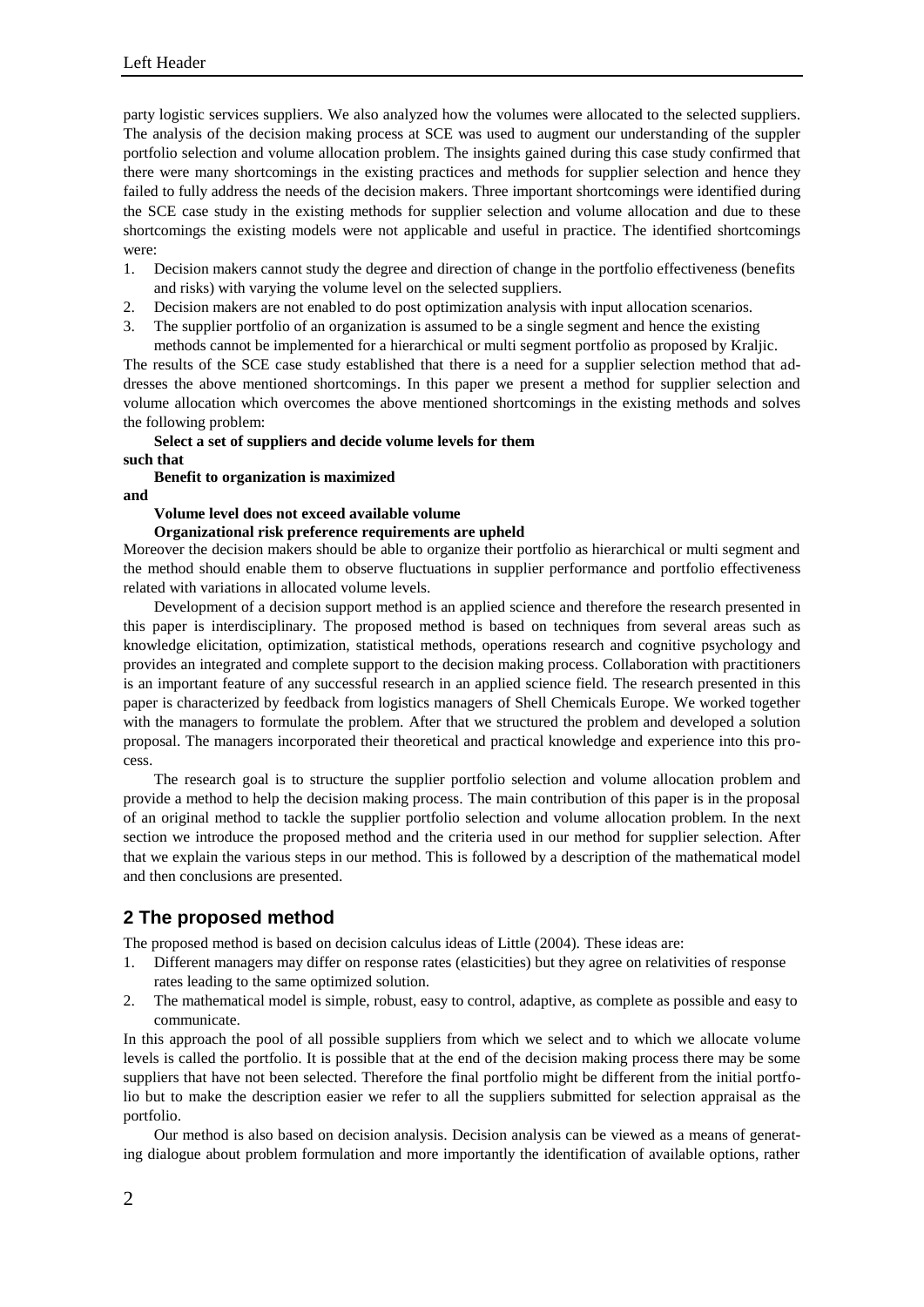than just a means for the identification of the optimal solution. In addition to the identification of the optimum allocation, our method allows the decision makers to formulate interactively 'what-if' type of input allocation scenarios and see the resulting optimum volume allocations. Also we can optimize a multi segment (hierarchical) supplier portfolio in addition to a single segment supplier portfolio. Below we describe the key concepts and steps of our proposed method.

#### **2.1 Criteria**

We use the Kraljic criteria to evaluate and select a portfolio from the proposed pool of potential suppliers:

- Benefit
- Certainty (inverse of risk)

The benefit of a supplier is the advantages (tangible  $\&$  intangible) the supplier will bring to the portfolio in terms of enhanced efficiency, increased competitive advantage, reduced costs and profits etc. It is the contribution the supplier will make to the portfolio if selected. For any supplier there is a minimum volume level below which the relationship is not viable. Above this minimum volume level the expected benefit increases with increasing volume. Above a certain volume level the benefit levels off or taper down (diminishes) as shown in Figure 1. This is due to decreased shipper leverage because of increased dependency on the supplier. Benefit is measured on a short term level or on a life cycle level (long term) and it is measured on an appropriate locally determined scale.

The risks associated with a supplier include volume assurance risks, operational risks, and service level risks. The risks reduce within reasonable limits by increasing volume on a supplier up to a certain volume level after which they usually increase due to higher dependence and reduced leverage and influence (Figure 2). Certainty is the inverse of risk (Figure 3).

Different suppliers have different minimum and maximum volume levels. Also different suppliers have the same types of benefit and risk curves but with different degrees of curvature within the minimum and maximum volume limits.



Volume

Figure 1: Benefit vs. volume profile of a supplier



Figure 2: Risk vs. volume profile of a supplier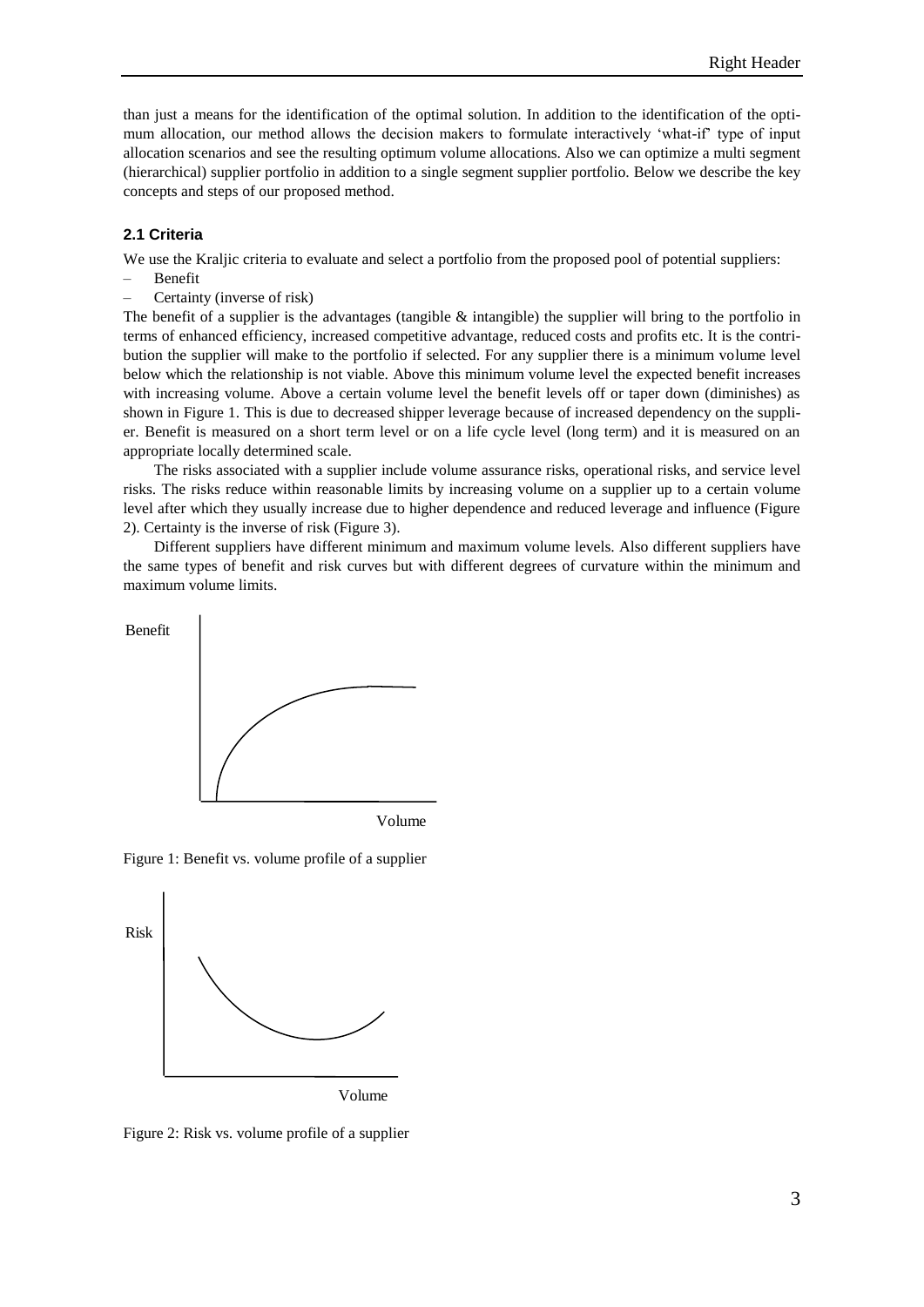



To allow optimization of various sets of suppliers, suppliers are grouped into categories (CATEGORY1, CATEGORY2 … CATEGORYn) as shown in Figure 4, according to some criteria. The Kraljic critera can be used or the managers can determine their own criteria based on, e.g., size, expertise, geographical coverage, specialty, strategic importance etc. One supplier can be included in only one category. Managers have the flexibility to classify the proposed pool of suppliers into categories according to suitable criteria that enhances their decision making procedure.



Figure 4: Schematic representation of a portfolio of suppliers as used in the proposed method

The proposed method tackles the full problem across all the categories. It allocates the total volume among all the categories and for any category among its suppliers such that the benefit is maximized within a preferred level of risk within local (category) and global (portfolio) volume constraints. This is a hierarchical (two level) optimization problem. An example of such a hierarchical problem is shown in Figure 5. This figure shows the allocation of volume to an organizational supplier portfolio consisting of three segments or categories and each category has three, four and two suppliers respectively.



Figure 5: Two level optimal allocation of volume to suppliers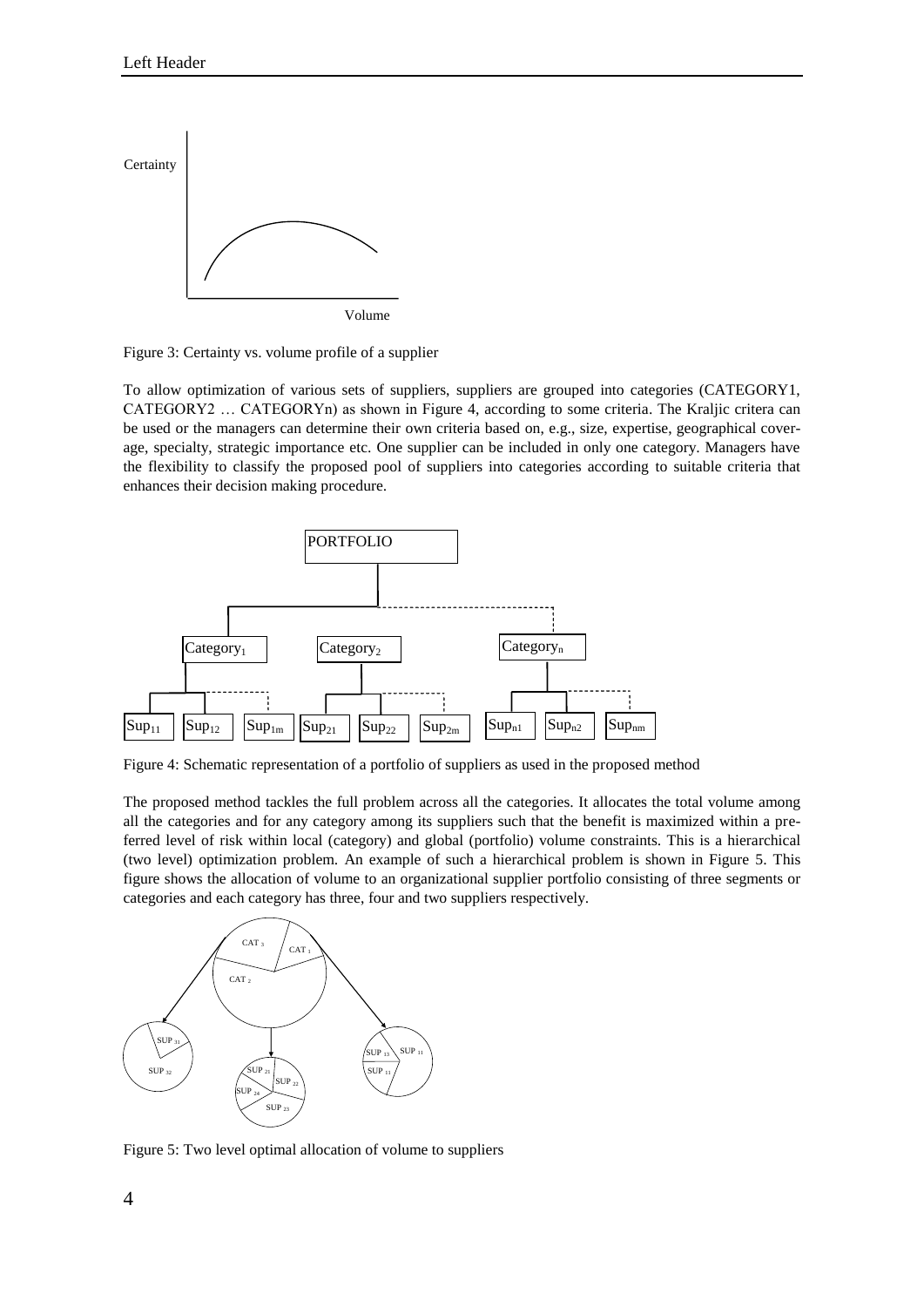# **3 Steps in the method**

The method is based on the classical view by Sprague and Carlson (1982) of sequence and interaction of the different phases of decision making in a decision support system shown in Figure 6. Figure 7 shows the details of the steps in the method.

## **3.1 Phase I: Problem Formulation and Scenario Generation**

The first step is to study all the suppliers and classify them into categories for the purpose of analysis. Once the pool of proposed suppliers has been grouped into categories according to some criteria the next step is to collect the following baseline data about all the suppliers:

- A minimum volume level below which the relationship with supplier is not viable and hence not worth doing
- The level requested or currently proposed
- A top limit above which the benefit levels off and diminishes (or tapers down) and there is little advantage

The decision makers are also asked to provide for the portfolio:

- Portfolio certainty index at the currently proposed levels of volume
- Minimum acceptable level of portfolio certainty index



Figure 6: Sequence and interaction of the different phases of decision making in a decision support system (adapted from Sprague and Carlson)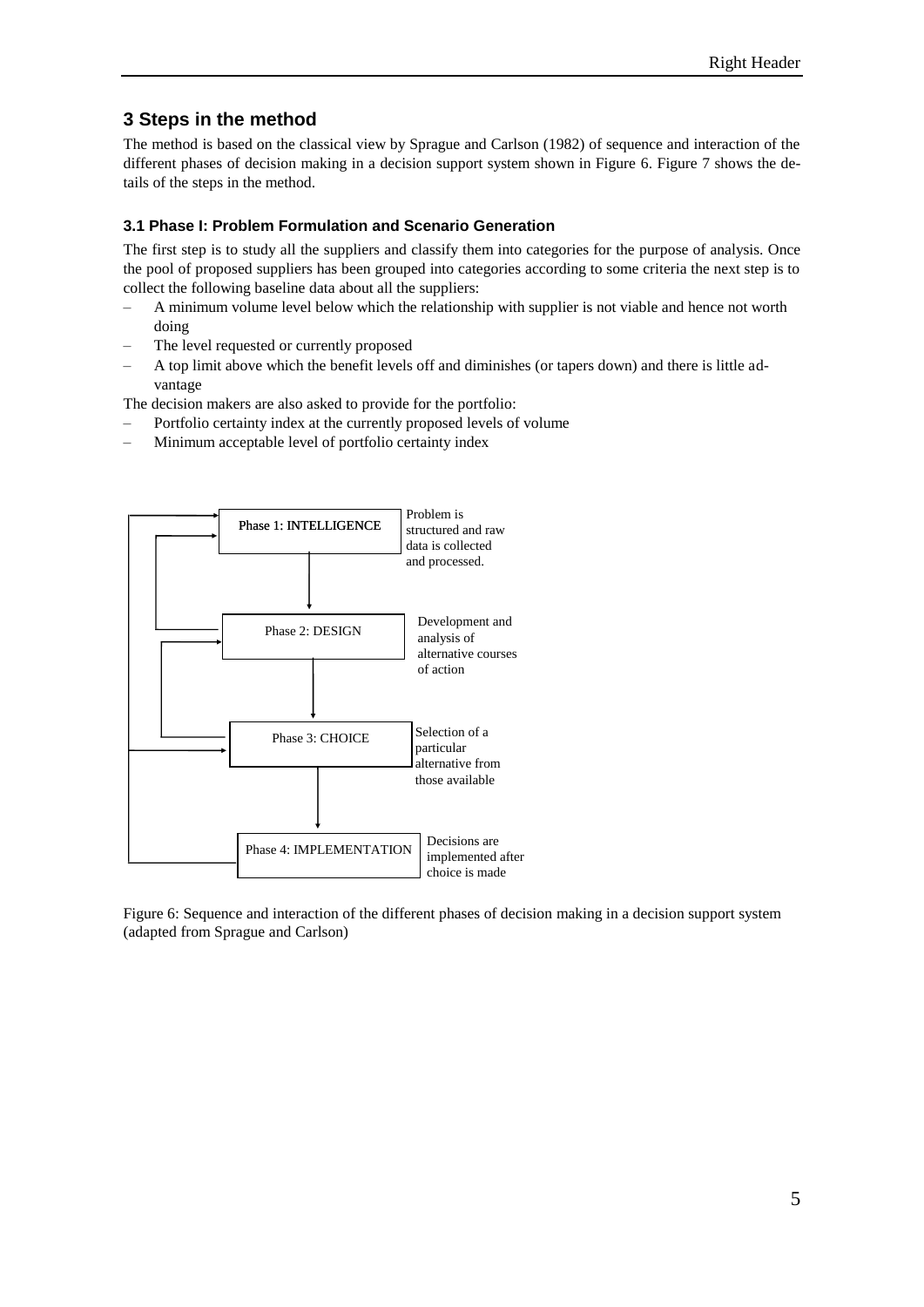

estimates or historical data.

Figure 7: The different steps in the method

Using the minimum and maximum supplier volume levels as constraints or bounds, the system produces an appropriate number of unique what-if scenarios for each category which span the decision space uniformly. A typical scenario is shown in Figure 8. For each category in addition to the set of randomly generated scenarios, there are three more scenarios representing the minimum, proposed / current and maximum volume levels of every supplier in that category. In every scenario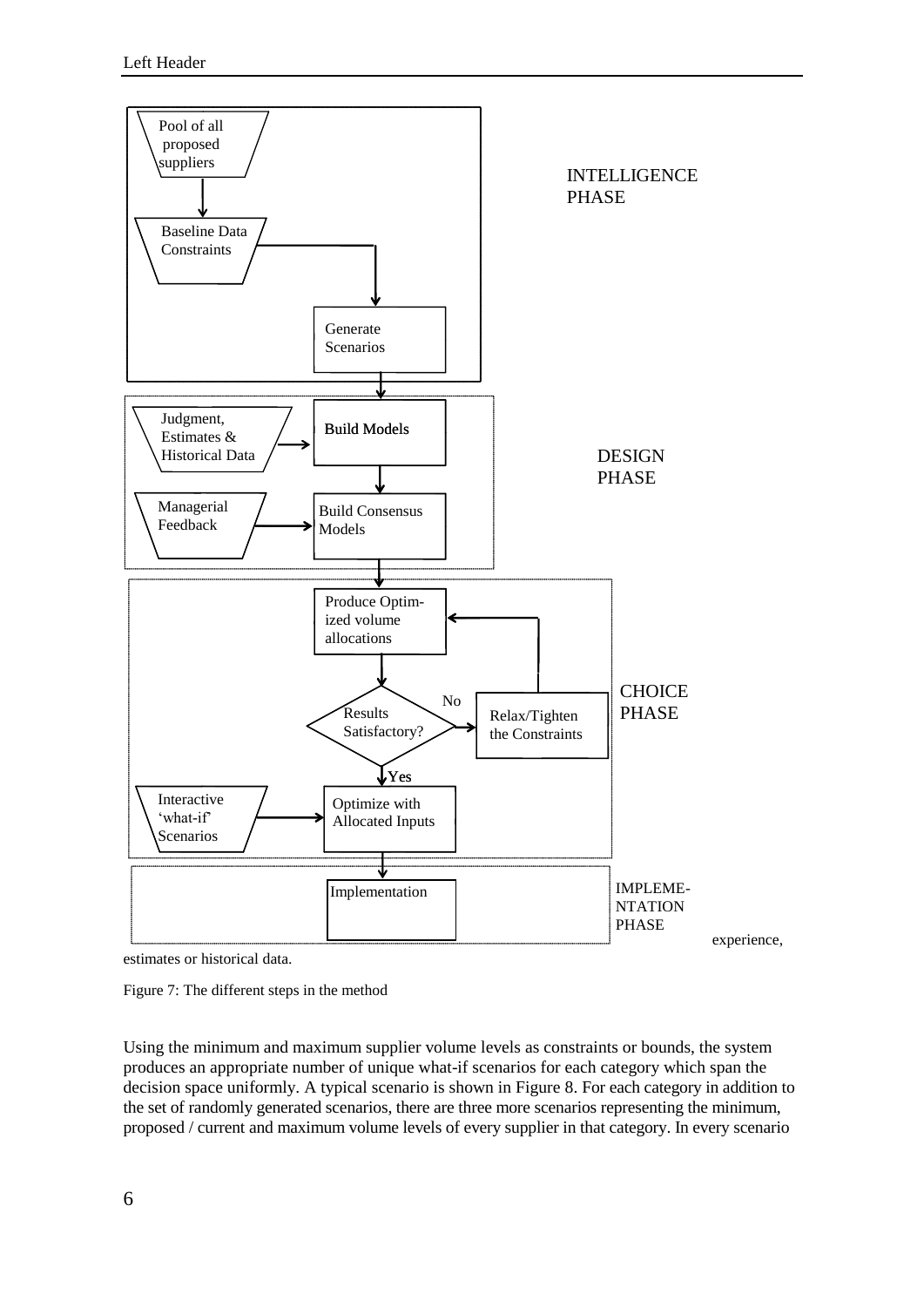the first three columns are computer generated, whereas the last two columns are for eliciting managerial judgment based

#### **3.2 Phase II: Knowledge Elicitation and Parameter Estimation**

Managerial expertise is elicited by acquiring the response of the managers to the scenarios. The absolute value is not important, what is important is the relativity. In other words we stress on ranking rather than rating. Eckernode (1962) has reported that Ranking is most efficient method of knowledge elicitation. For each scenario the manager is asked to assess the impact of the proposed supplier volume mix on the category's benefit and certainty keeping in view the inter relationships and cross effects between the suppliers. Managers are asked to estimate for each scenario:

- A scale to measure benefit.
- A scale to measure certainty.

The managers answer the scenarios according to their experience, intuition and historical data. The underlying assumption in eliciting the expertise from the managers in this way is that by virtue of their experience in the organization they are the best source of information. On the basis of their knowledge they can easily quantify benefit and certainty. This evaluation technique draws upon the traditional analytical skills of the managers and tends to be familiar territory for them. This approach has an intuitive appeal for the managers and they find a number based approach very easy to respond to particularly when they are asked to make estimates for different levels of volume for a supplier.

In our technique we question the experts about the likely results of the different volume levels and ask them to estimate the rankings, rather than ratings. Moreover they are briefed that the term benefit encompasses tangible and intangible benefits. On the basis of their experience and knowledge managers feel an intuitive ease in quantifying the tangible and intangible benefits. By identifying the nature of the intangible benefits it is possible to quantify every benefit. Even in the case when the relationship between cause and effect is very indirect the managers can estimate the outcome because of their analytical skill and their past experience.

The scenarios can be answered by one or preferably more managers. There are two ways to elicit the response of the managers:

- On-line interactive
- Group session

In case the on-line interactive procedure is adopted for knowledge elicitation then the scenarios can be hosted or posted to the managers and they can fill them up on-line and send them back. Alternatively the managers can get together in a group session and the scenarios are distributed in printed form. One manager can play the role of the session leader and managers can discuss the outcome of each what-if scenario and enter their response on the printed form. In this case the managerial responses are entered into the database so that the knowledge modeling module can access them. At this stage the managers have the choice of long term planning or short term planning or both. They decide their period of planning and fill up the scenarios accordingly.

Estimation of managerial responses to different volume levels for each supplier is a key step in the method. Using the responses to the scenarios a Knowledgebase is built up to relate volume for each supplier and the different criteria used for supplier evaluation. The knowledge modeling module estimates the parameters of the mathematical models from the managers' responses. The scaling factors and elasticity coefficients (i.e., percentage change in benefit/certainty of a supplier for a percentage change in supplier volume) are calculated to calibrate both sets of mathematical models (benefit vs. volume & certainty vs. volume). For every manager taking part in the decision process model the parameter estimation module calculates:

- certainty elasticity for each supplier
- benefit elasticity for each supplier
- scaling factors for benefit and certainty models of each category

Managerial feedback is solicited at this level and they are requested to respond to the calculated values of elasticities. If the value of a certain elasticity coefficient is regarded as unrealistic or inaccurate then the managers have the option to disregard it. Or they can go back to the scenarios and decide if they have been inconsistent in their responses.

Next step in the method calculates a consensus model for certainty and a consensus model for benefit for each category of suppliers. A consensus model is built by discarding the extreme values of coefficients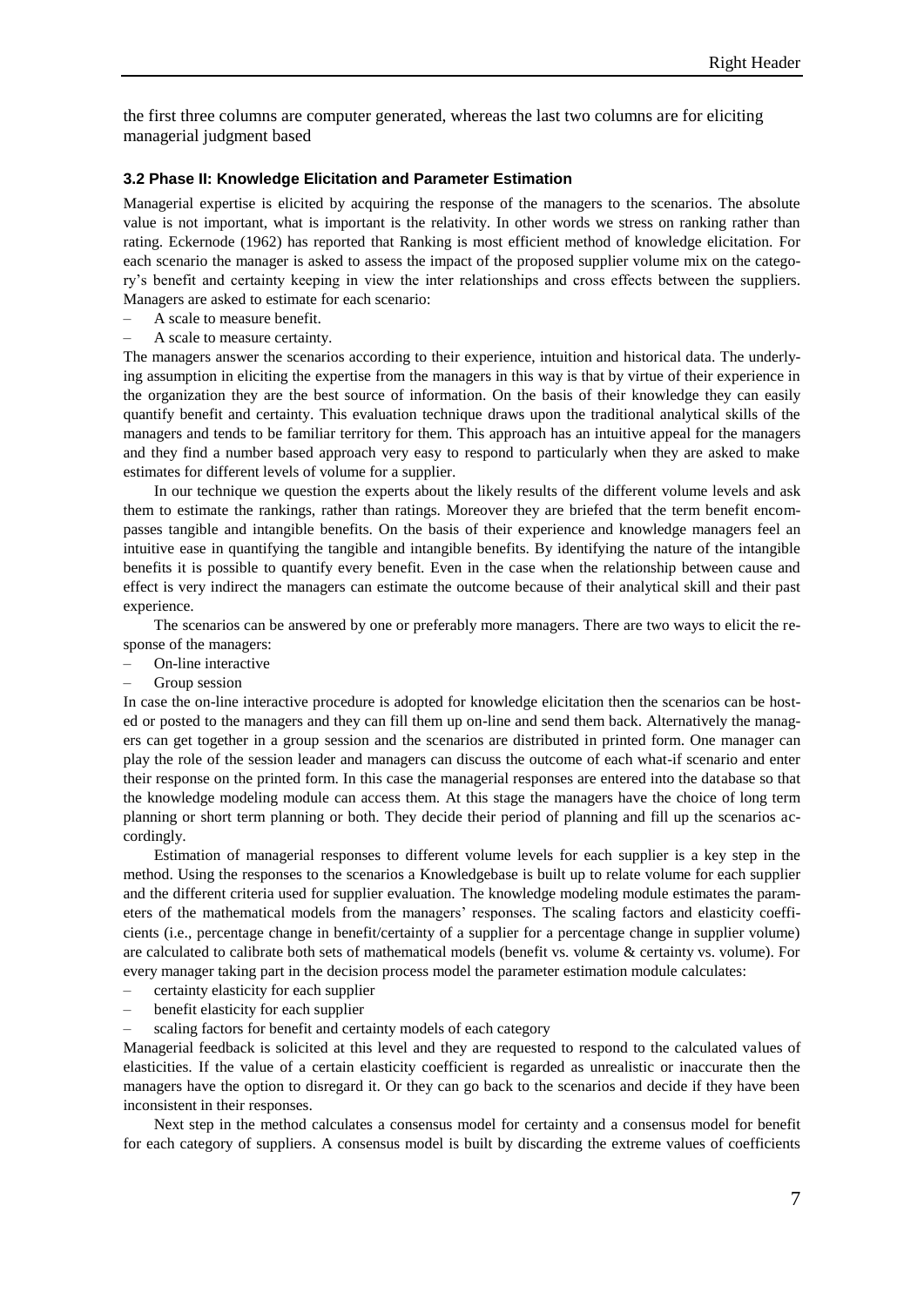and taking an average of the rest. At this point if the chief decision maker attaches a higher level of credibility to the judgment of a certain manager (or his/her own) then the consensus model is built by taking weighted averages after discarding the extreme values.

| Suppliers  | Allocated | Percent Var-       | <b>Benefit</b> | Certainty |
|------------|-----------|--------------------|----------------|-----------|
|            | Volume    | <i>iation</i> From | $(1-100)$      | $(0-0.9)$ |
|            |           | Proposed           |                |           |
|            |           | Volume             |                |           |
| Supplier 1 | 110300    | 16.11              |                |           |
| Supplier 2 | 398900    | 17.32              |                |           |
| Supplier 3 | 1161700   | $-3.19$            |                |           |
| Supplier 4 | 150300    | $-16.5$            |                |           |
| Supplier 5 | 139700    | 11.76              |                |           |
| Total      | 1960900   |                    |                |           |

Figure 8: A typical scenario.

## **3.3 Phase III: Optimization and Post Optimization Analysis**

The method then enables the decision makers to operate optimization mechanisms for each criterion, in order to see the effect of the different mixes of supplier volumes on the total levels of benefit and risk. Decision makers can incorporate their preferences by studying the different levels of tradeoff between certainty and benefit. The decision makers have the option to generate a portfolio volume mix for any point on the Pareto curve (Figure 9).



Figure 9: Pareto optimum: Tradeoff between benefit and certainty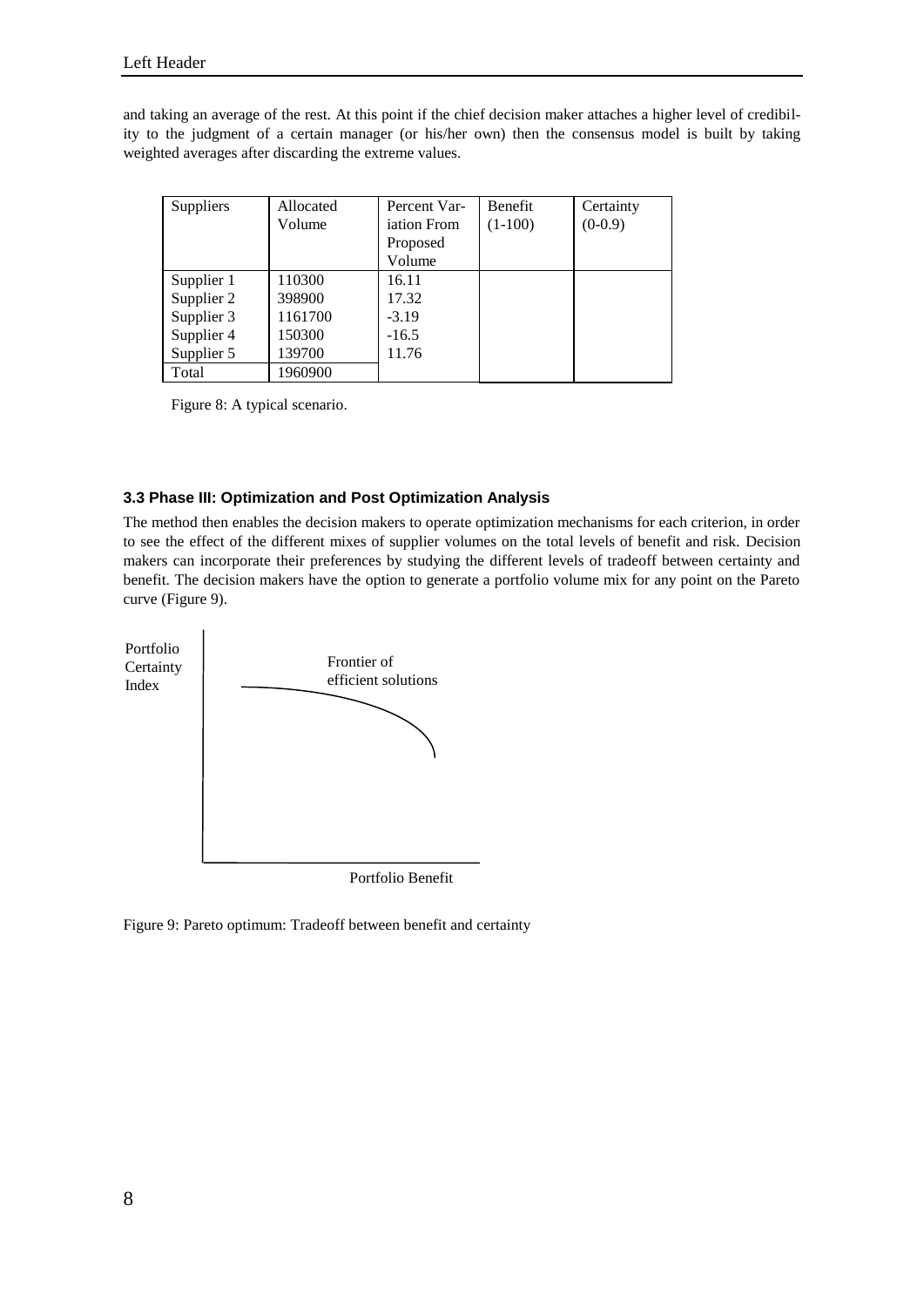

Figure 10: Optimization options available to decision makers

The method can do two types of optimization, single level (for one segment) and hierarchical (for all segments) as shown in Figure 10.

A single level optimization is done for one category or segment at a time. In single level optimization the current volume level of each category is optimally reallocated among its suppliers. The decision makers can run a single level optimization for every category and they can generate a volume mix that maximizes the benefit of that category. They have also the option to run the single level optimization for each category to generate the certainty optimizing volume mix.

In hierarchical optimization all the categories are considered as a portfolio and a benefit maximizing volume mix is generated which meets the desired level of risks. The organization wide available volume is allocated among all the categories and for every category among its component suppliers so as to maximize the portfolio benefit while meeting a preferred level of portfolio certainty index. Similarly the decision makers can generate a volume mix for the whole portfolio that maximizes portfolio certainty for a preferred level of portfolio benefit index.

In a real world situation the managers are most commonly interested in maximizing the profits (benefits) while taking minimum risks. In our case study with Shell Chemicals Europe we had learnt that the decision makers were most interested in maximizing profits, reliability, security and safety aspects. Therefore, the type of optimization that the managers will perform most often is the hierarchical benefit maximization with a certainty constraint.

#### *3.3.1 Post Optimization analysis with input allocations:*

The optimization approach will have the ability to perform post optimization analysis. The managers can choose an input allocation scenario and see the impact on the effectiveness of the whole portfolio. For example they can unselect some or all the suppliers in a particular category, and see how the benefit and the certainty of the portfolio varies. This helps them in targeting any suppliers that are good candidates for elimination.

#### *3.3.2 Examples of post optimization analysis:*

Managers can choose allocations for some of the input variables and see the results by performing some interactive 'what-if' input allocation scenarios. Suppose that the decision makers had organized the portfolio according to Kraljic's (1983) portfolio management technique and had divided the suppliers into three categories namely leverage, strategic and bottleneck, then they can run 'what-if' type input allocation scenarios like:

- Reduce all bottleneck suppliers to minimum volume.
- Eliminate all bottleneck suppliers
- Go for a maximum volume on all leverage suppliers
- Go for a maximum volume on some selected suppliers
- Eliminate some selected suppliers
- In turn give each category its maximum volume and let the other categories divide the balance to achieve best benefit.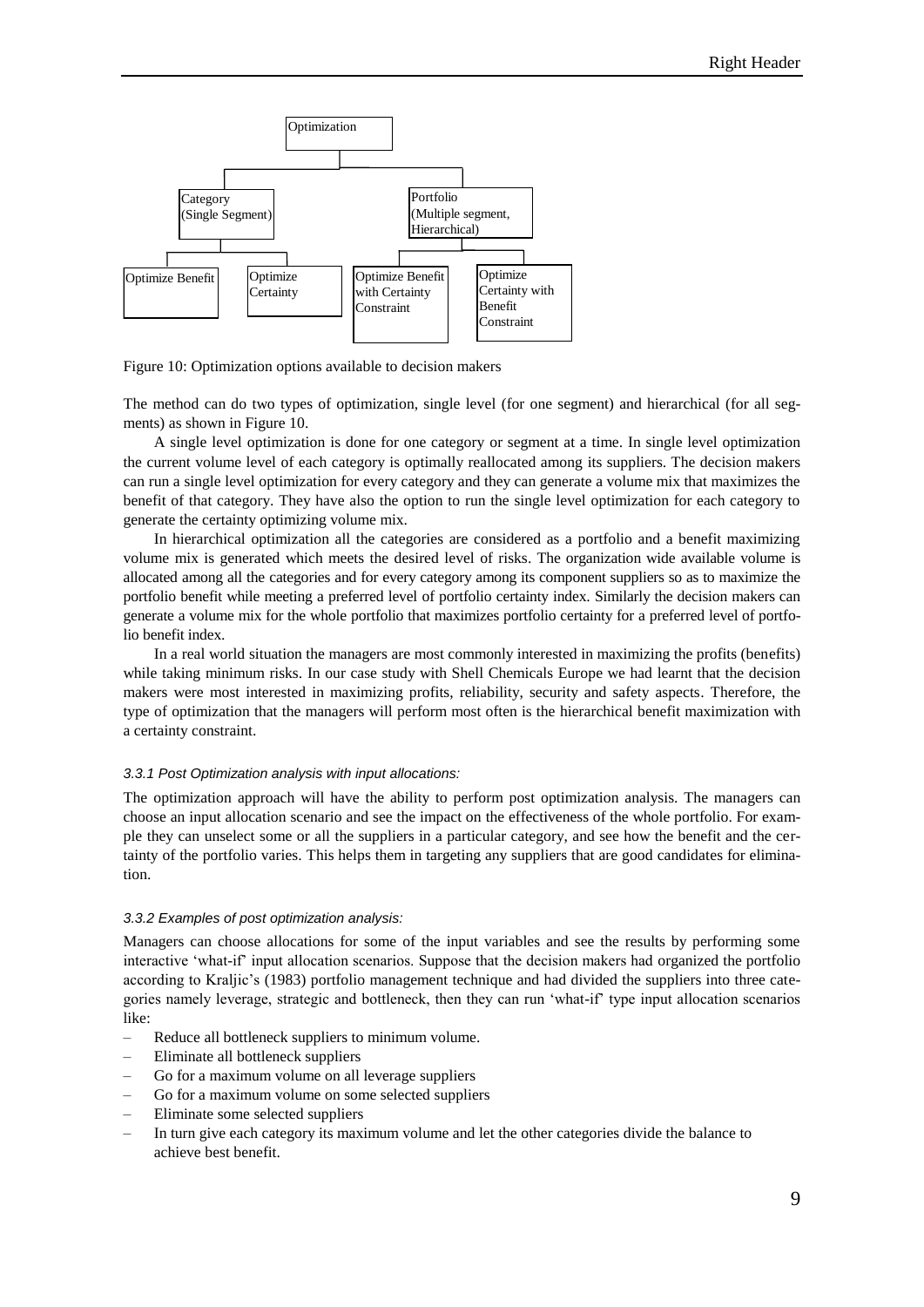# **4 Mathematical Model**

Acclaimed criteria (Lilien et al 1992) for a sound mathematical model are :

- **Theoretical Soundness**: Is there an empirical and theoretical reason to believe a model should have certain characteristics.
- **Descriptive Soundness:** Does the model fit the data well, in essence this criterion addresses the question of goodness of fit to historical and judgmental data.
- **Normative Soundness:** Two models may fit equally well, but one may produce normative suggestions that are unreasonable. Therefore, a third criterion for model form selection deals with finding a model that produces decision-making guidelines that are believable.

Although managers in general tend to use the models like a black box and they are concerned only with the inputs of the model and interested in the outputs, we presented this model to a group of practitioners in logistics and they agreed with the theoretical soundness of the model. The descriptive soundness of a model can be measured by calculating the goodness of fit coefficient. Goodness of fit coefficient can give some degree of evidence about the consistency of data elicited from the experts. The value of a model is determined by the quality and accuracy of its input data; and the quality and accuracy of input data is directly proportional to the quality and experience of the model users. The normative soundness can be validated through a successful case study.

Before the description of the mathematical model a list of symbols used in the model appears in Table

1.

| Symbol                        | Description                                              |  |
|-------------------------------|----------------------------------------------------------|--|
| $\sigma$                      | Scaling factor for the portfolio certainty model         |  |
| $\alpha_{m}$                  | Scaling factor for category m benefit model              |  |
| $\delta_{m}$                  | Certainty elasticity of the category m                   |  |
| $\theta_{m}$                  | Scaling factor for category m certainty model            |  |
| $\beta_{mn}$                  | Benefit elasticity of the supplier n in the category m   |  |
| $\gamma_{mn}$                 | Certainty elasticity of the supplier n in the category m |  |
| $C_{index}$                   | Portfolio Certainty Index                                |  |
| $C_{\text{limit}}$            | Preferred minimum limit of portfolio certainty index     |  |
| $C_m$                         | Certainty of category m                                  |  |
| m                             | Number of supplier categories in the portfolio           |  |
| $S_{m}$                       | number of suppliers in the category m                    |  |
| $B_m$                         | Benefit of category m                                    |  |
| $B_{\text{port}}$             | Portfolio Benefit                                        |  |
| $V_{mn}$                      | Volume of the supplier n in the category m               |  |
| $V_{mn}^{max}$                | Maximum Volume level of supplier n in the category m     |  |
| $V_{mn}^{min}$                | Minimum Volume level of supplier n in the category m     |  |
| $u_{\text{global}}$           | Total available Volume for the whole portfolio           |  |
| $u_i$                         | Volume of category i, where $i = 1$ to m                 |  |
| $u_m$                         | Volume of category m                                     |  |
| $u_m$ <sup>max</sup>          | Maximum Volume of category m                             |  |
| ${{\bf u}_{\rm m}}^{\rm min}$ | Minimum Volume of category m                             |  |

Table 1: Symbols used in the mathematical model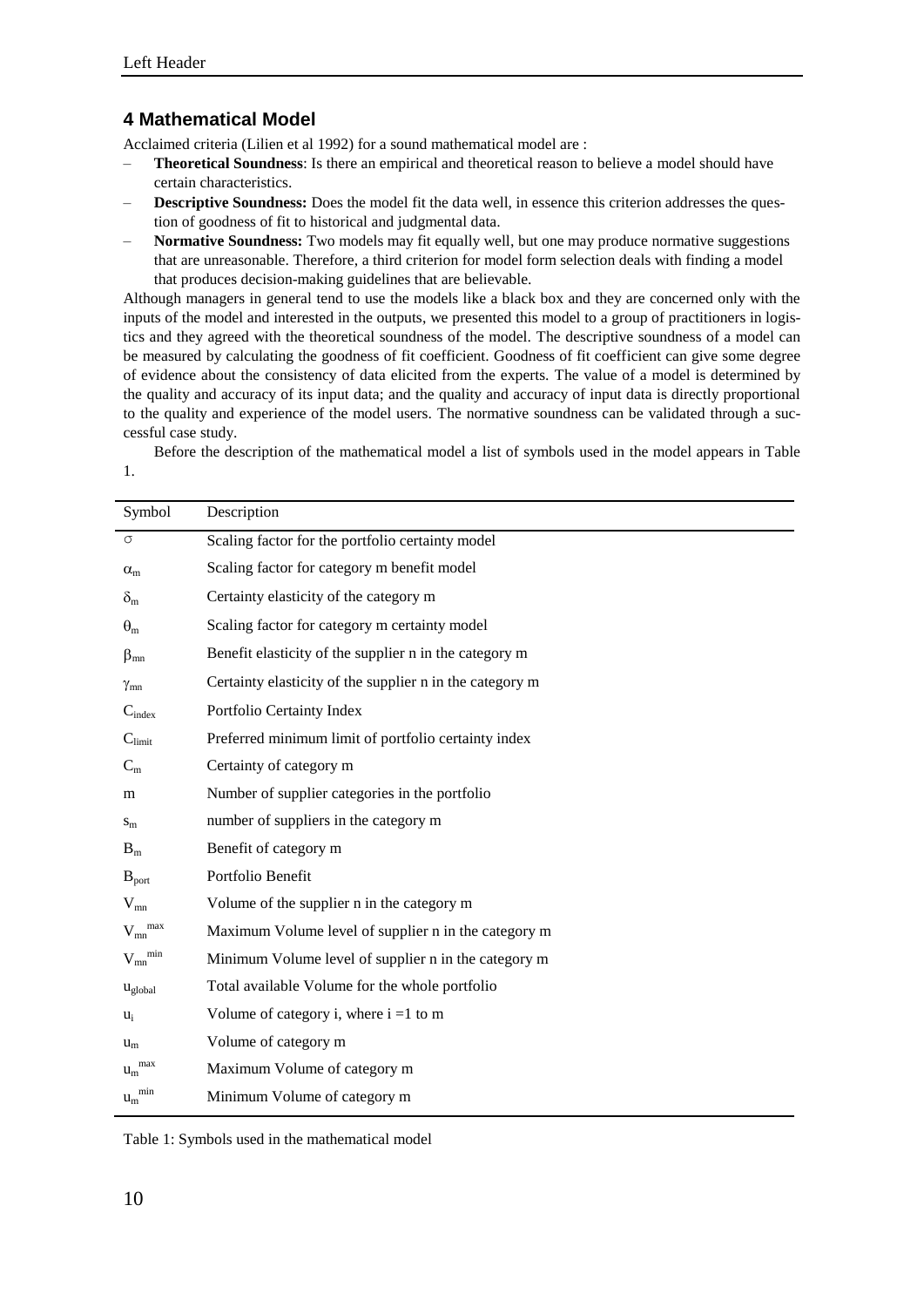If m is the total number of categories in the portfolio and  $p_m$  is the number of suppliers in the category m then the Benefit  $R_m$  of the category m is given by the Cobb Douglas (Douglas, 1976) response function:

$$
B_{m} = \alpha_{m} V_{m1}^{\beta_{m1}} V_{m2}^{\beta_{m2}} \cdots V_{ms_{m}}^{\beta_{ms_{m}}}
$$
  
=  $\alpha_{m} \prod_{n=1}^{s_{m}} V_{mn}^{\beta_{mn}}$  (1.1)

where:

Benefit elasticity is defined as the percent change in the benefit of a supplier for a percent increase in supplier volume.

$$
benefit elasticity = \frac{\partial onefit}{beneft} \cdot \frac{volume}{\partial volume}
$$

The benefit elasticities of the suppliers are estimated by capturing the historical data, supplier profiles data from questionnaires and interviews and the knowledge of the experts / managers.

The equation (1.1) is the standard Cobb Douglas response function. It is non linear in parameters but can be linearized:

$$
B_{m} = \alpha_{m} \prod_{n=1}^{s_{m}} V_{mn}^{\beta_{mn}}
$$
  
=  $\alpha_{m} V_{m1}^{\beta_{m1}} V_{m2}^{\beta_{m2}} \cdots V_{ms_{m}}^{\beta_{ms_{m}}}$   

$$
LnB_{m} = Ln\alpha_{m} + \beta_{m1} LnV_{m1} + \beta_{m2} LnV_{m2} + \cdots + \beta_{ms_{m}} LnV_{ms_{m}}
$$

(where Ln = Natural Logarithm)

In this linearized form a multiple regression algorithm can be used to calibrate the parameters (scaling factor and elasticities) of the benefit response function. The equation (1.1) is also called the constant elasticities model.

Similarly the certainty  $C_m$  of the category m is given by:

$$
C_m = \theta_m \prod_{n=1}^{s_m} V_{mn}^{\gamma_{mn}}
$$

The benefit of the whole portfolio of the organization  $B_{\text{port}}$  is defined as the sum of the benefit of all the categories in the portfolio:

$$
B_{\text{port}} = \sum_{i=1}^{m} B_i
$$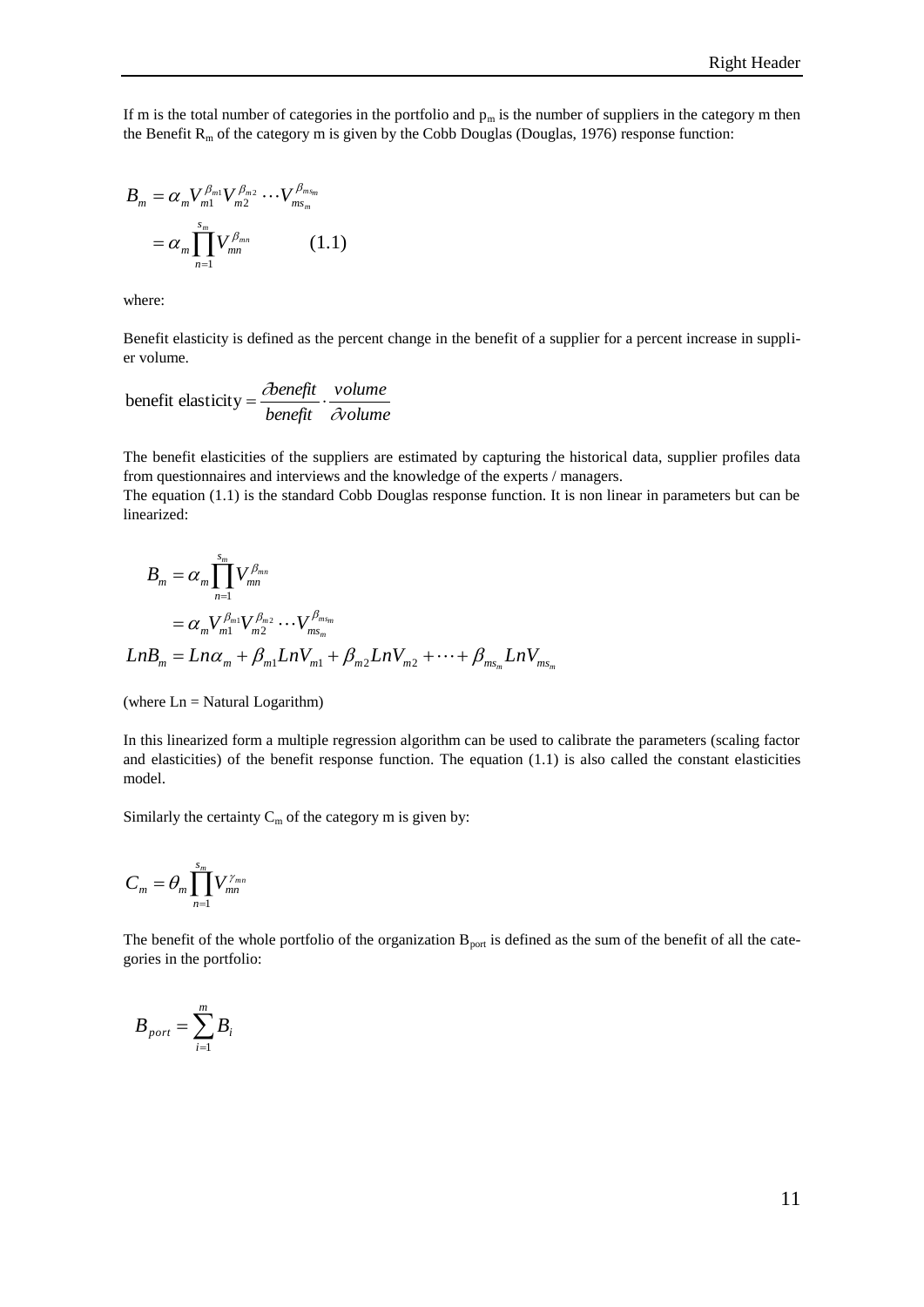The portfolio certainty index is defined as:

$$
C_{index} = \sigma u_1^{\delta_1} u_2^{\delta_2} \cdots u_m^{\delta_m}
$$

$$
= \sigma \prod_{n=1}^m u_n^{\delta_n}
$$

## **4.1 Objective Function for maximizing category Benefit**

The objective function to maximize the benefit of category m consisting of pm suppliers for a fixed category volume level um will be:

$$
\underset{V_{m1}\cdots V_{mn}}{Max}B_m = \alpha_m \prod_{n=1}^{s_m} V_{mn}^{\beta_{mn}}
$$

Subject to the constraints:

$$
V_{mn}^{\min} \le V_{mn} \le V_{mn}^{\max}
$$

$$
\sum_{n=1}^{s_m} V_{mn} = u_m
$$

where:

$$
\begin{aligned} & \alpha_m > 0 \\ & V_{mn}^{\max} \ge V_{mn}^{\min} > 0 \end{aligned}
$$

### **4.2 Objective Function for maximizing category Certainty**

The objective function to maximize the certainty of category m consisting of pm suppliers for a fixed category volume level um will be:

$$
\underset{V_{m1}\cdots V_{mn}}{Max}C_m = \theta_m \prod_{n=1}^{s_m} V_{mn}^{\gamma_{mn}}
$$

Subject to the constraints:

$$
V_{mn}^{\min} \le V_{mn} \le V_{mn}^{\max}
$$

$$
\sum_{n=1}^{s_m} V_{mn} = u_m
$$

where:

$$
\begin{aligned} \theta_m > 0\\ V_{mn}^{\max} > V_{mn}^{\min} > 0 \end{aligned}
$$

## **4.3 Objective Function for Hierarchical Optimization**

The problem is to maximize the benefit of the portfolio subject to a preferred level of portfolio certainty index for a fixed portfolio volume. The objective function of this problem is: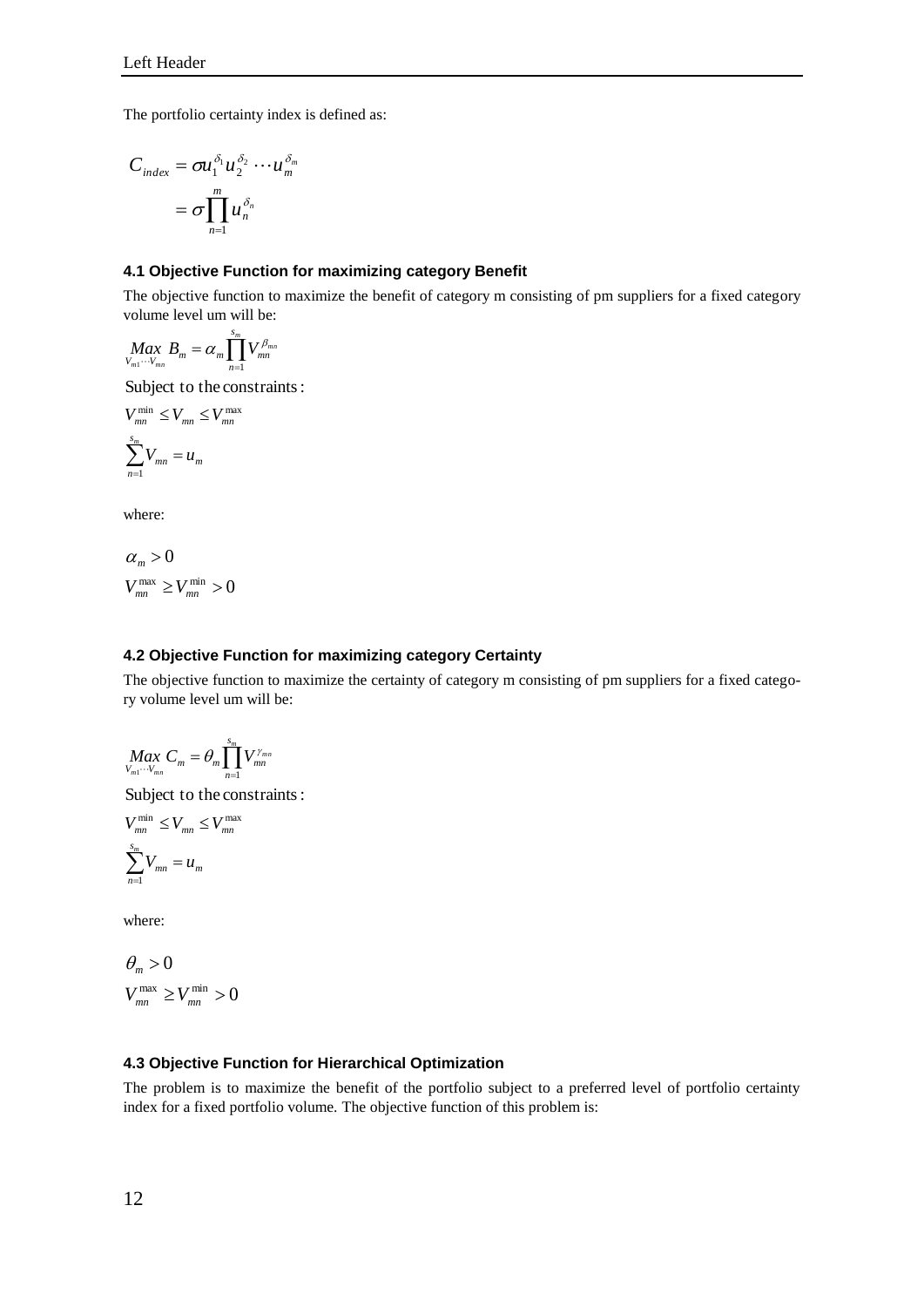$$
Max_{u_1\cdots u_m} B_{port} = \sum_{i=1}^m \hat{B}_i(u_i)
$$

Subject to the constraints:

$$
u_i^{\min} \le u_i \le u_i^{\max}
$$

$$
\sum_{i=1}^m u_i = u_{global}
$$

$$
\sigma \prod_{i=1}^m u_i^{\delta_i} \ge C_{limit}
$$

Where:  $\sum_{i=1}^{m} u_i^{\min} \leq u_{global} \leq \sum_{i=1}^{m}$  $u_i^{\max} \geq u_i^{\min} > 0$  $\sigma \geq 0$ *i*  $_{global} - \_ u_i$ *m i*  $u_i^{\text{min}} \leq u_{global} \leq \sum u_i^{\text{min}}$ 1 max 1 min

$$
\hat{B}_i(u_i)
$$
 is the optimal value of  $B_i(u_i)$ 

and is obtained by solving the following for each category CATi for

$$
i = 1, \dots, m:
$$
  

$$
Max_{V_{i1}\cdots V_{in}} B_i = \alpha_i \prod_{n=1}^{s_i} V_{in}^{\beta_n}
$$

Subject to the constraints:

$$
V_{in}^{\min} \le V_{in} \le V_{in}^{\max}
$$

$$
\sum_{n=1}^{s_i} V_{in} = u_i
$$

where:

$$
\alpha_i > 0
$$
  
\n
$$
V_{in}^{\max} \ge V_{in}^{\min} > 0
$$
  
\n
$$
\sum_{n=1}^{s_i} V_{in}^{\min} \le u_i \le \sum_{n=1}^{s_i} V_{in}^{\max}
$$

Figure 11 represents the hierarchical optimization model schematically.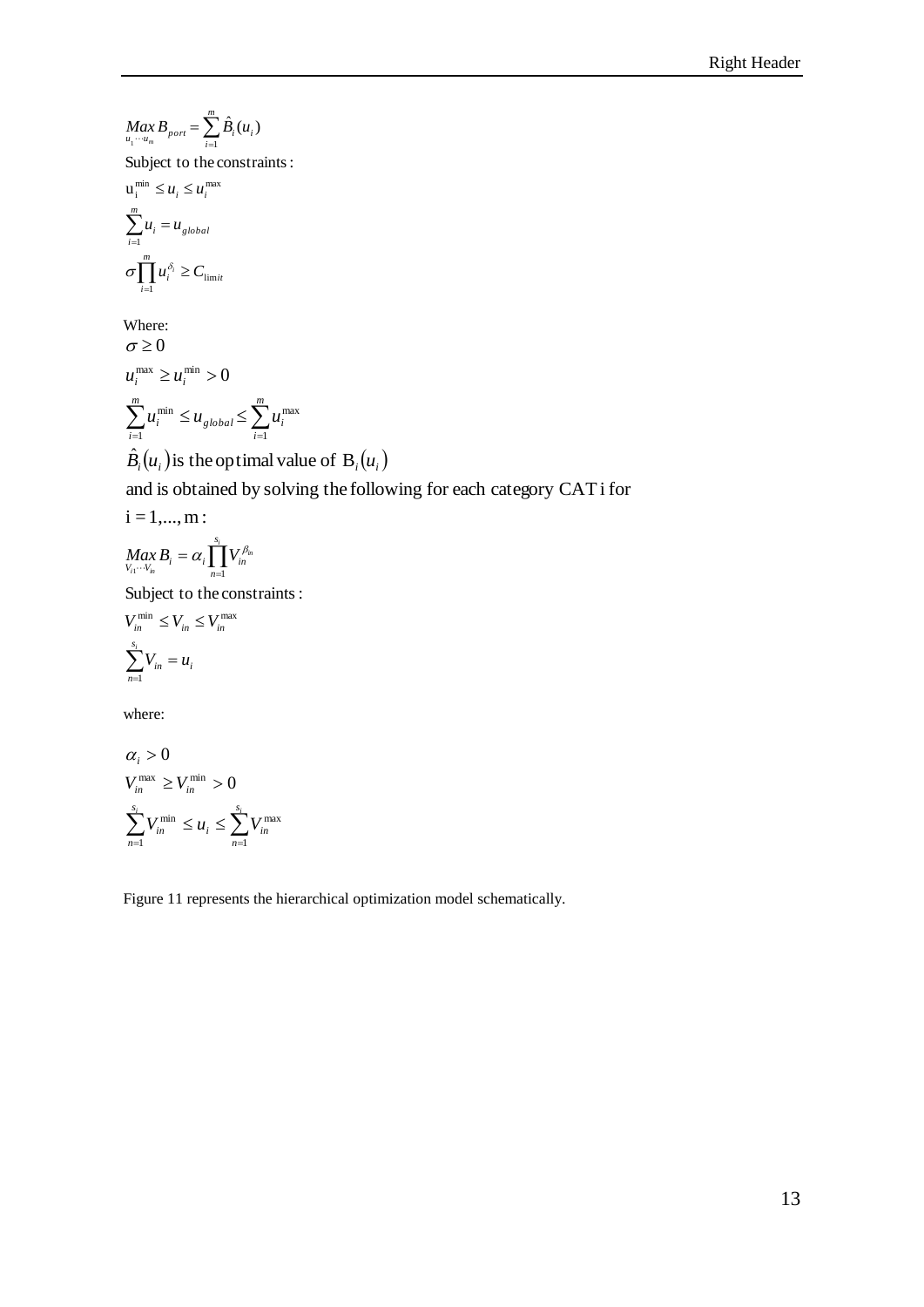

Figure 11: Schematic representation of the hierarchical optimization model

## **5 Conclusions**

The main contribution of this paper is in the proposal of an original method to tackle the supplier portfolio selection and volume allocation problem. The proposed method can optimize a hierarchical multi segment portfolio. The decision makers can allocate the total volume among all the categories and for any category among its suppliers such that the benefit is maximized within a preferred level of risk while local (category / segment) and global (portfolio) volume constraints are upheld. The main benefit of this method is its practical, problem solving power achieved by overcoming the shortcomings in the existing methods. It allows the decision makers to study the degree and direction of change in the portfolio effectiveness (benefits and risks) by varying the volume level on the selected suppliers and to do post optimization analysis with input allocation scenarios. The method is applicable to hierarchical or multi segment portfolios.

The proposed method is grounded in traditional operations research techniques which have been extended in a novel way to cope with the volume allocation problem within the supplier selection activity of an organization. Elasticity estimates have been successfully applied to summarize the effect of marketing mix variables on retail sales. This is the first proposal that applies the effect of elasticity estimates to supplier volume allocation outcomes. To our knowledge there is no other system or method reported in the literature that allows the decision makers to study the effect of varying volume levels on the overall outcome of the supplier portfolio and treats conflicting criteria such as benefit and risks in a hierarchical portfolio.

The proposed method is complete as it encompasses: conceptual framework to solve the problem, mathematical models to structure the problem, guidelines and instructions about what needs to be done in order to